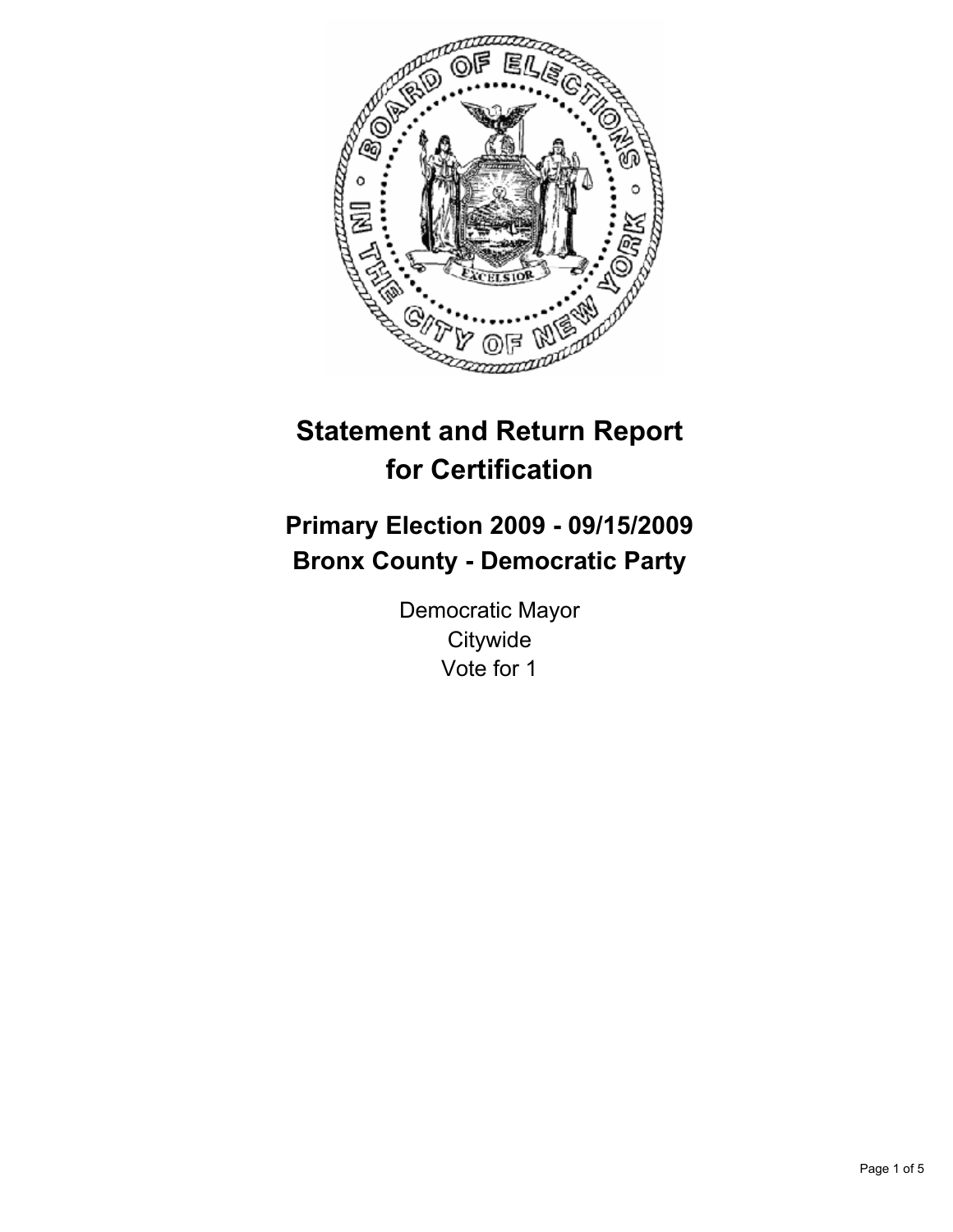

# **Assembly District 76**

| <b>EMERGENCY</b>       | 24    |
|------------------------|-------|
| ABSENTEE/MILITARY      | 78    |
| AFFIDAVIT              | 37    |
| <b>TONY AVELLA</b>     | 615   |
| ROLAND ROGERS          | 349   |
| WILLIAM C THOMPSON JR. | 2,981 |
| <b>Total Votes</b>     | 3.945 |

### **Assembly District 77**

| <b>EMERGENCY</b>               | 42    |
|--------------------------------|-------|
| ABSENTEE/MILITARY              | 108   |
| AFFIDAVIT                      | 36    |
| <b>TONY AVELLA</b>             | 570   |
| <b>ROLAND ROGERS</b>           | 364   |
| WILLIAM C THOMPSON JR.         | 2,531 |
| MARK ESCOFFERY-BEY (WRITE-IN)  |       |
| RUDOLPH W. GULLIANI (WRITE-IN) |       |
| <b>Total Votes</b>             | 3.467 |

## **Assembly District 78**

| <b>EMERGENCY</b>          | 66    |
|---------------------------|-------|
| ABSENTEE/MILITARY         | 99    |
| AFFIDAVIT                 | 82    |
| <b>TONY AVELLA</b>        | 574   |
| <b>ROLAND ROGERS</b>      | 253   |
| WILLIAM C THOMPSON JR.    | 1,795 |
| MIKE BLOOMBERG (WRITE-IN) |       |
| <b>Total Votes</b>        | 2.623 |

### **Assembly District 79**

| <b>EMERGENCY</b>             | 496   |
|------------------------------|-------|
| ABSENTEE/MILITARY            | 94    |
| AFFIDAVIT                    | 106   |
| <b>TONY AVELLA</b>           | 585   |
| <b>ROLAND ROGERS</b>         | 346   |
| WILLIAM C THOMPSON JR.       | 3,013 |
| BLOOMBERG (WRITE-IN)         |       |
| MICHAEL BLOOMBERG (WRITE-IN) |       |
| RODRIOUQUEZ (WRITE-IN)       |       |
| <b>Total Votes</b>           | 3.947 |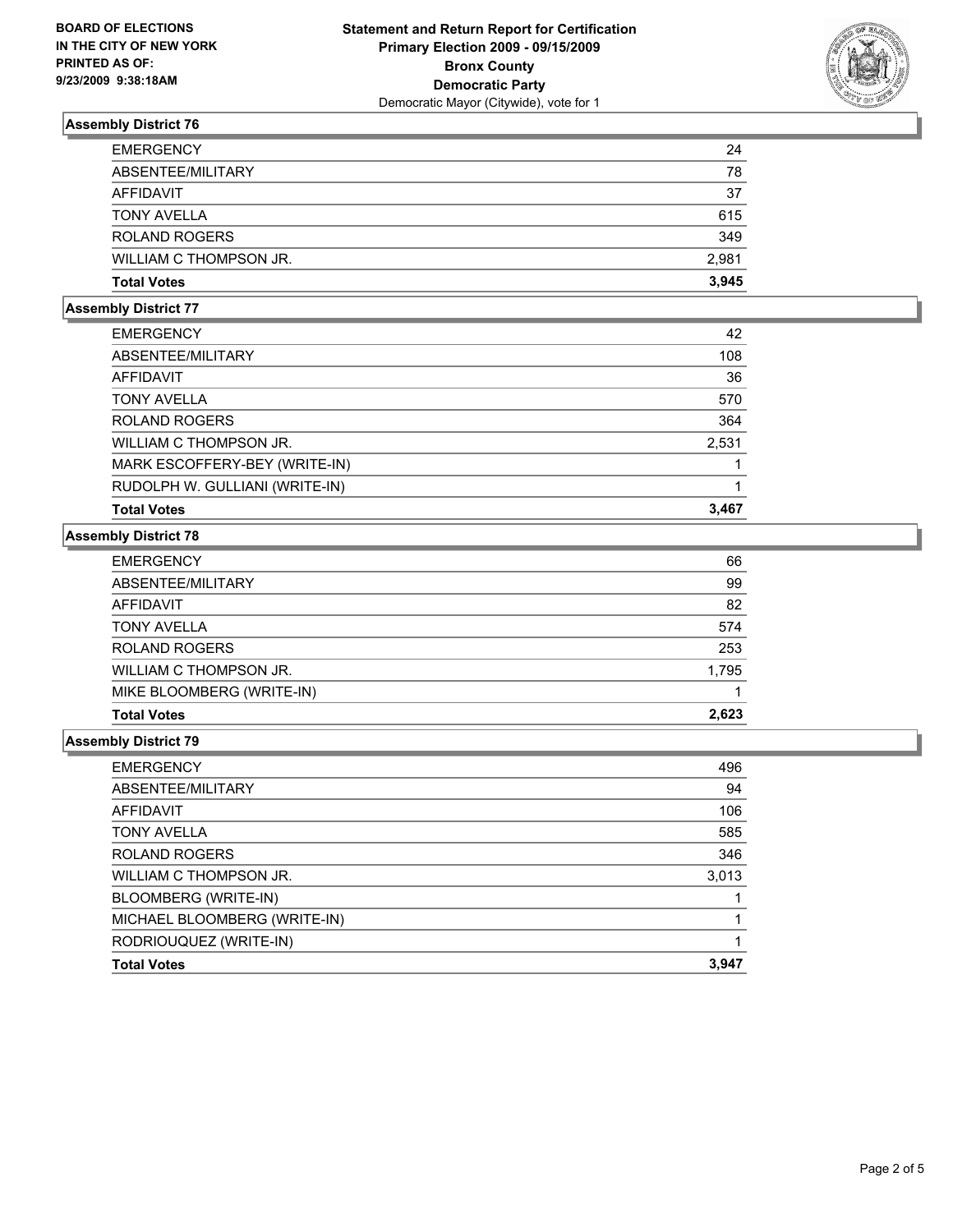

# **Assembly District 80**

| <b>EMERGENCY</b>          | 45    |
|---------------------------|-------|
| ABSENTEE/MILITARY         | 249   |
| AFFIDAVIT                 | 27    |
| <b>TONY AVELLA</b>        | 839   |
| <b>ROLAND ROGERS</b>      | 271   |
| WILLIAM C THOMPSON JR.    | 2,488 |
| JIMMY MCMILLAN (WRITE-IN) | 2     |
| <b>Total Votes</b>        | 3.600 |

## **Assembly District 81**

| <b>EMERGENCY</b>       | 149   |
|------------------------|-------|
| ABSENTEE/MILITARY      | 326   |
| AFFIDAVIT              | 58    |
| <b>TONY AVELLA</b>     | 1,310 |
| <b>ROLAND ROGERS</b>   | 378   |
| WILLIAM C THOMPSON JR. | 4.296 |
| <b>Total Votes</b>     | 5.984 |
|                        |       |

### **Assembly District 82**

| <b>Total Votes</b>     | 5.789 |
|------------------------|-------|
| WILLIAM C THOMPSON JR. | 4.482 |
| <b>ROLAND ROGERS</b>   | 308   |
| <b>TONY AVELLA</b>     | 999   |
| AFFIDAVIT              | 25    |
| ABSENTEE/MILITARY      | 235   |
| <b>EMERGENCY</b>       | 138   |

### **Assembly District 83**

| <b>EMERGENCY</b>          | 11    |
|---------------------------|-------|
| ABSENTEE/MILITARY         | 163   |
| AFFIDAVIT                 | 27    |
| <b>TONY AVELLA</b>        | 414   |
| <b>ROLAND ROGERS</b>      | 358   |
| WILLIAM C THOMPSON JR.    | 3,859 |
| JERRY MCMILLEN (WRITE-IN) |       |
| <b>Total Votes</b>        | 4.632 |

## **Assembly District 84**

| <b>EMERGENCY</b>             | 11    |
|------------------------------|-------|
| ABSENTEE/MILITARY            | 50    |
| AFFIDAVIT                    | 47    |
| <b>TONY AVELLA</b>           | 692   |
| <b>ROLAND ROGERS</b>         | 436   |
| WILLIAM C THOMPSON JR.       | 2.209 |
| ROBERTO RODRIGUEZ (WRITE-IN) |       |
| <b>Total Votes</b>           | 3.338 |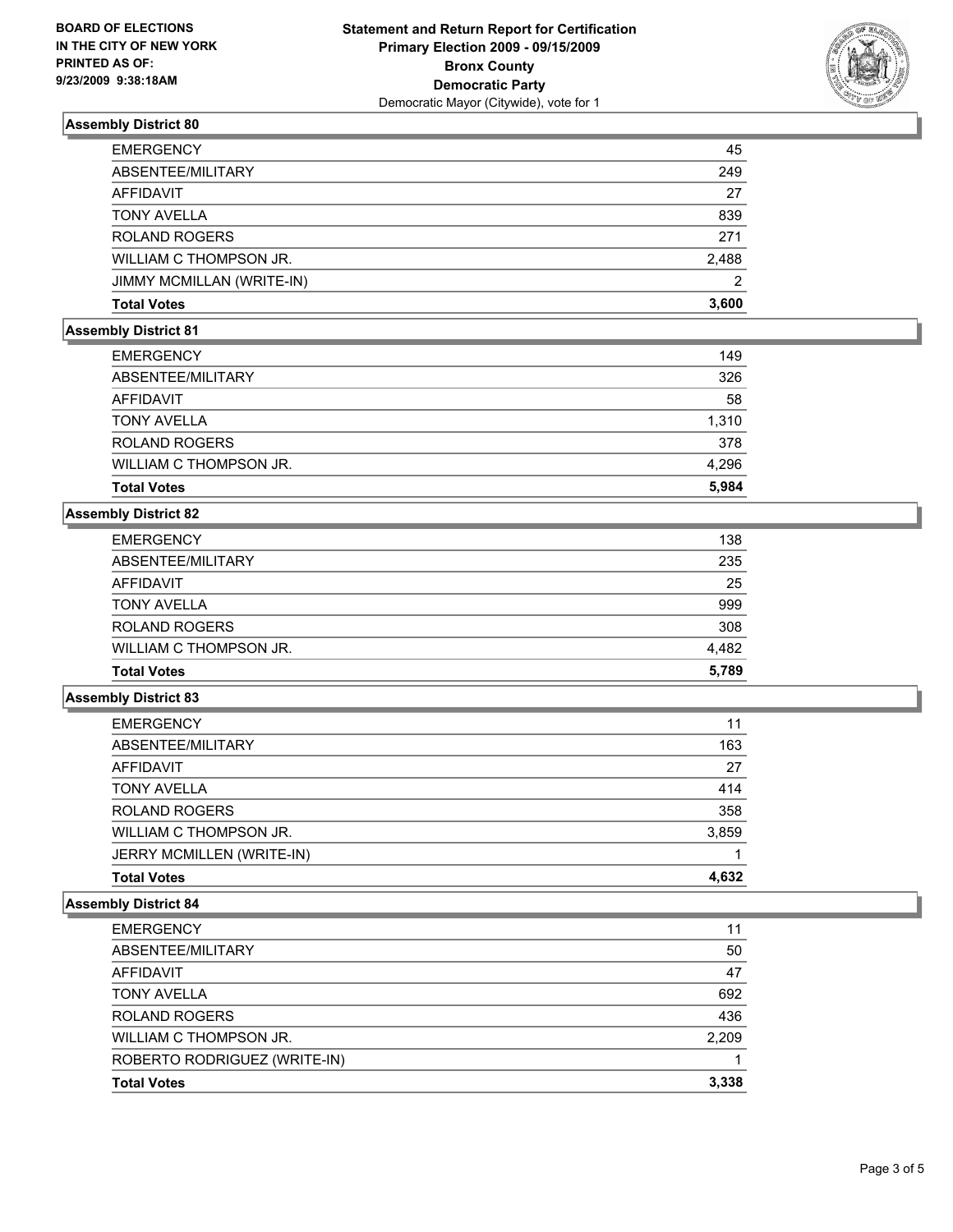

# **Assembly District 85**

| <b>Total Votes</b>     | 3.195 |
|------------------------|-------|
| WILLIAM C THOMPSON JR. | 2,299 |
| <b>ROLAND ROGERS</b>   | 326   |
| <b>TONY AVELLA</b>     | 570   |
| AFFIDAVIT              | 34    |
| ABSENTEE/MILITARY      | 75    |
| <b>EMERGENCY</b>       | 57    |

## **Assembly District 86**

| <b>EMERGENCY</b>       |       |
|------------------------|-------|
| ABSENTEE/MILITARY      | 54    |
| AFFIDAVIT              | 67    |
| <b>TONY AVELLA</b>     | 586   |
| <b>ROLAND ROGERS</b>   | 362   |
| WILLIAM C THOMPSON JR. | 1,997 |
| <b>Total Votes</b>     | 2.945 |